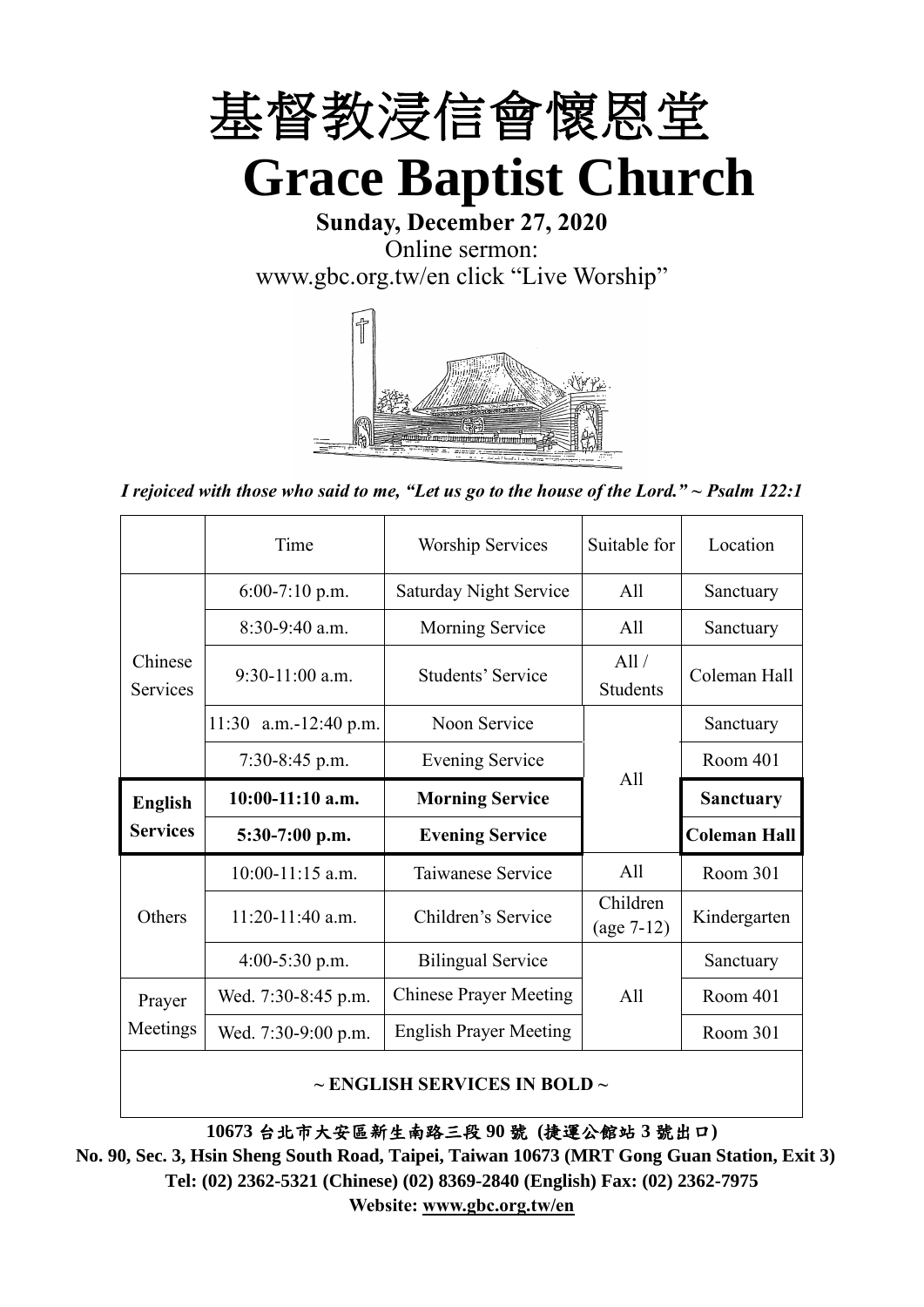#### **Welcome to Grace Baptist Church English Congregation. Thank you for choosing to worship with us and celebrate the glory of our Lord.**

|                          | Morning Worship Service – 10:00 a.m.<br>Sunday, December 27, 2020 (Sanctuary) |                         |
|--------------------------|-------------------------------------------------------------------------------|-------------------------|
| Prelude                  |                                                                               | Monica Kong             |
| Greeting/Prayer          |                                                                               | Cherrie Lim             |
| Worship through Music    | "Only a Holy God"<br>"In His Presence"                                        |                         |
| Pastoral Prayer          |                                                                               | Pastor Nick Brideson    |
| Worship through Music    | "For You Alone"<br>"He Will Hold Me Fast"                                     | Cherrie Lim             |
| <b>Offertory Prayer</b>  |                                                                               | Maria Sagita            |
| Tithes and Offerings     |                                                                               |                         |
| Doxology                 |                                                                               |                         |
| Pray for Our Church      |                                                                               | Minister Priscilla Liao |
| <b>Scripture Reading</b> | Psalm $35:1-3$ ; 13-18                                                        |                         |
| Message                  | Redirecting Anger                                                             | Pastor Nick Brideson    |
| <b>Response Song</b>     | "It Is Well with My Soul"- $#410$                                             |                         |
| Benediction              |                                                                               |                         |
| Welcome                  |                                                                               |                         |
| Closing Song             | "As the Lord Is with Us"                                                      | Cherrie Lim             |
| Postlude                 |                                                                               | Monica Kong             |

Nursery care is available in the "Cry Room" at the back of the Sanctuary during the Morning Worship Service.

|                          | Evening Worship Service – 5:30 p.m.<br>Sunday, December 27, 2020 (Coleman Hall) |                             |
|--------------------------|---------------------------------------------------------------------------------|-----------------------------|
| Prelude                  |                                                                                 | Michael Tsai                |
| Prayer                   |                                                                                 | Minister Kevin Wang, Leader |
| Worship through Music    | "Only a Holy God"                                                               |                             |
| Greeting                 |                                                                                 | Minister Priscilla Liao     |
| Pastoral Prayer          |                                                                                 | Pastor Nick Brideson        |
| Worship through Music    | "You Alone Can Rescue"<br>"Saved My Soul"<br>"Forever"                          | Minister Kevin Wang, Leader |
| <b>Offertory Prayer</b>  |                                                                                 | Vicky Kuo                   |
| Tithes and Offerings     |                                                                                 |                             |
| Pray for Our Church      |                                                                                 | Minister Priscilla Liao     |
| <b>Scripture Reading</b> | Psalm 35:1-3; 13-18                                                             |                             |
| Message                  | Redirecting Anger                                                               | Pastor Nick Brideson        |
| Invitation               | "Power of the Cross"                                                            |                             |
| Closing Prayer           |                                                                                 |                             |
| Welcome                  |                                                                                 |                             |
| Closing Song             | "Only a Holy God"                                                               | Minister Kevin Wang, Leader |
| Postlude                 |                                                                                 | Michael Tsai                |
|                          |                                                                                 |                             |

#### **Our Vision Is to Spread the Gospel**

To achieve this, we aim:

- ⚫ To become a house of prayer
- ⚫ Through prayer, to build the body of Christ
- ⚫ From the body, to do the work of mission in Taipei, Taiwan, and neighboring countries *"but you will receive power when the Holy Spirit has come upon you; and you shall be My witnesses both in Jerusalem, and in all Judea and Samaria, and even to the remotest part of the earth." -* Acts 1:8 (NASB)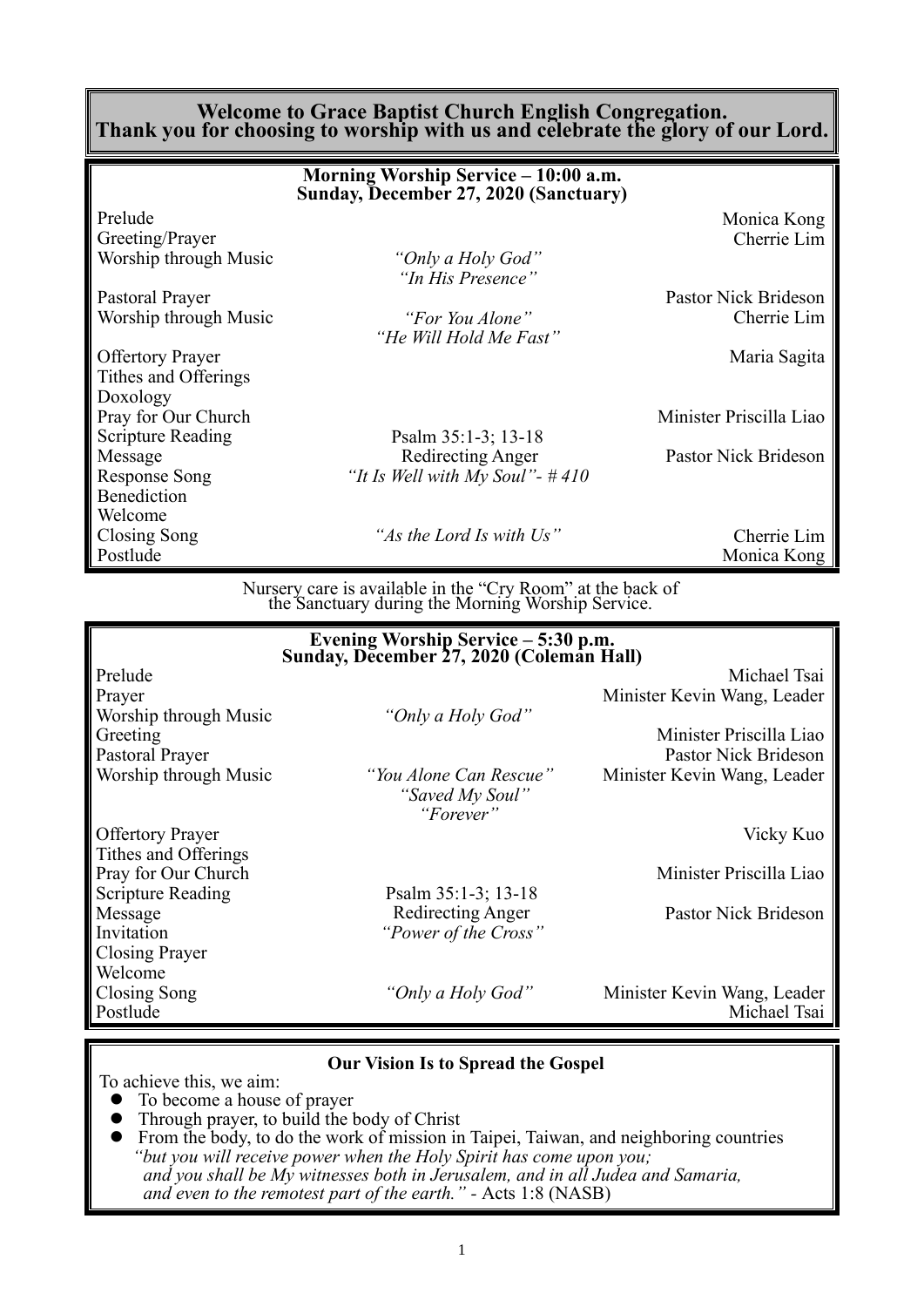# **Sermon Topic: Redirecting Anger Scripture: Psalm 35:1-3; 13-18**

**Speaker: Pastor Nick Brideson December 27, 2020**

#### **Scripture:**

## **Psalm 35:1-3 (NASB)**

- <sup>1</sup> Contend, O LORD, with those who contend with me; Fight against those who fight against me.
- <sup>2</sup> Take hold of buckler and shield And rise up for my help.
- <sup>3</sup> Draw also the spear and the battle-axe to meet those who pursue me; Say to my soul, "I am your salvation."

#### **Psalm 35:13-18 (NASB)**

- <sup>13</sup> But as for me, when they were sick, my clothing was sackcloth; I humbled my soul with fasting,
- And my prayer kept returning to my bosom.
- <sup>14</sup> I went about as though it were my friend or brother;
- I bowed down mourning, as one who sorrows for a mother.
- <sup>15</sup> But at my stumbling they rejoiced and gathered themselves together; The smiters whom I did not know gathered together against me, They slandered me without ceasing.
- <sup>16</sup> Like godless jesters at a feast,
- They gnashed at me with their teeth.
- <sup>17</sup> Lord, how long will You look on?
- Rescue my soul from their ravages,
- My only life from the lions.
- <sup>18</sup> I will give You thanks in the great congregation;
- I will praise You among a mighty throng.

#### **Notes:**



# **Sermon Next Sunday,** *January 3***:**

| <b>Speaker</b>                                                                                                                           | <b>Topic</b>     | <b>Bible Text</b> |  |  |  |  |
|------------------------------------------------------------------------------------------------------------------------------------------|------------------|-------------------|--|--|--|--|
| Pastor Nick Brideson                                                                                                                     | Overcoming Worry | Psalm 23          |  |  |  |  |
| Study the Bible text ahead and you will get more from the sermon.<br>You are welcome to join one of the Sunday classes listed on page 6. |                  |                   |  |  |  |  |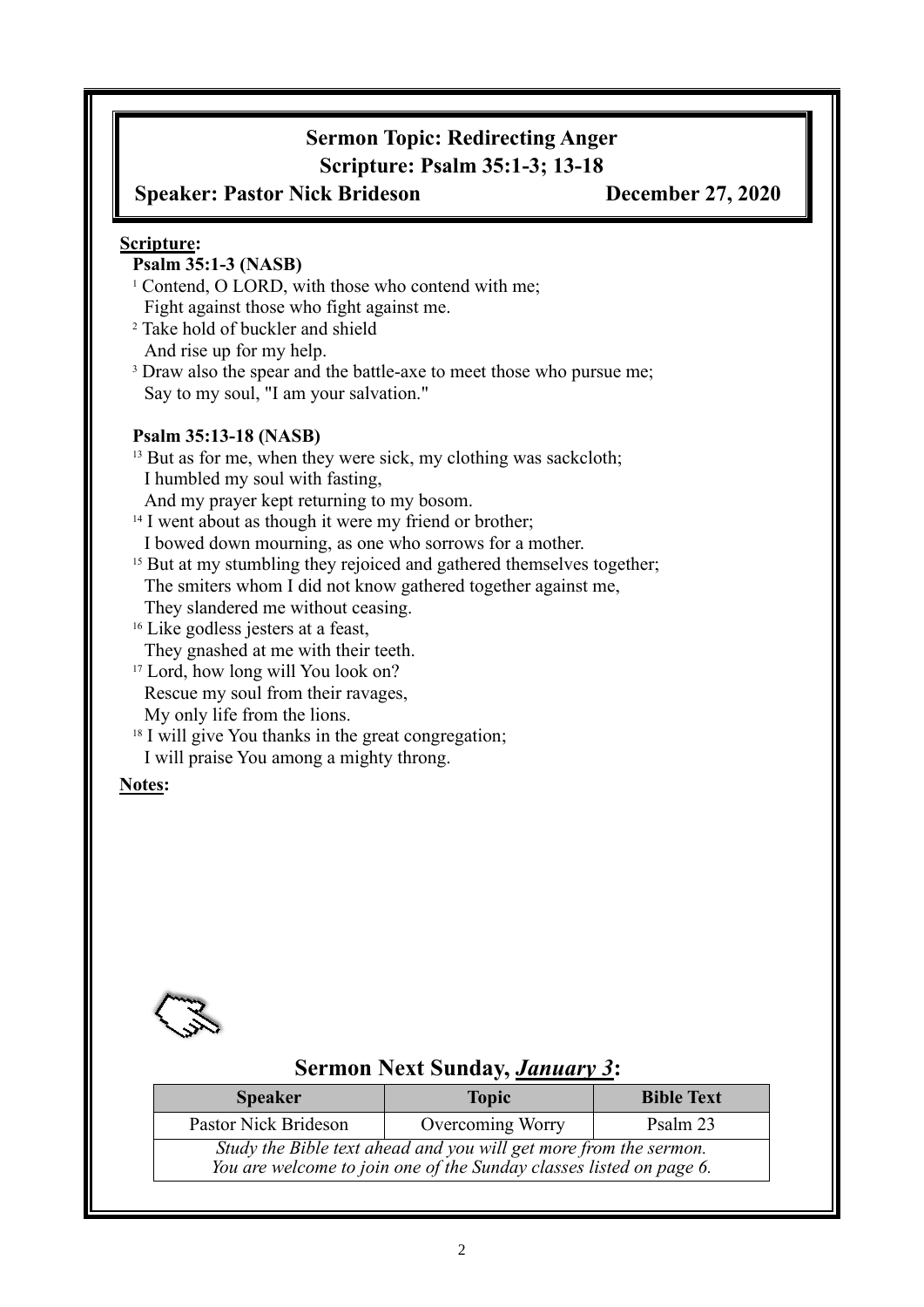## **Wednesday Night Prayer Meeting**

*"My house shall be called a house of prayer" (Matthew 21:13)* Let us be a church of prayer. Come and pray with brothers and sisters in Christ 7:30 - 9:00 p.m. every Wednesday in Room 301. Go directly to the physical Prayer Meeting or email Minister Priscilla (priscilla@gbc.org.tw) for how to join the Zoom Prayer Meeting. Email prayer requests to Minister Priscilla.

Prayer Focus for this coming Wednesday:

| 1st Week                       | 2nd Week               | 3rd Week        | 4th Week | 5th Week  |
|--------------------------------|------------------------|-----------------|----------|-----------|
| <b>Caring/Healing/Families</b> | <b>Church Ministry</b> | <b>Missions</b> | The Lost | The World |

## **If You Missed Giving the "Happy Birthday, Jesus!" Offering …**



"Happy Birthday, Jesus!" is a special opportunity to give a gift worthy of our King to the cause which brought Him to dwell among us! So prepare your heart and give your birthday present offering as we celebrate the birth of our King and anticipate the global expansion of His Kingdom of love through our gifts!

# **Young Adults Fellowship: Next Meeting on January 2**

Young Adults Fellowship is for young adults from the age of 20-35 to study God's Word and grow together. It meets  $I^{st}$  and  $3^{rd}$  Saturdays from 4:30 to *6:00 p.m.* in WanFu 22 (next to GBC building). The next meeting is on *January 2.* Please join the Fellowship directly.



Contact Minister Kevin Wang at kevin@gbc.org.tw if you need more information.

# **COVID-19 Precaution**

 $\triangleright$  Wearing a mask inside GBC is *required.* People refusing to wear a mask or littering with masks will be fined by the government.



- $\triangleright$  No buffet-style food in groups/meetings inside GBC. (Only lunch boxes or food in sealed packages. Drinks must be in individual containers.) Leaders of all meetings should keep an attendance record for at least one month in case it is needed.
- $\triangleright$  Fill out the seating form when joining a worship service. (Family members can sit together and fill out one form with one seat number to include all members.)
- ➢ Take your bulletin home or put it in boxes marked "Bulletin RECYLE".
- ➢ The government asks all people to not travel overseas. All people who arrive in Taiwan from overseas MUST self-quarantine for 14 days. During your quarantine, GBC welcomes you to join our worship via the Internet.
- ➢ Check temperature at the front door (Enter through GBC front door. Back door is for *exit* only.) The gate from the coffee deck (next to the sushi restaurant) will be open for people leaving GBC immediately after the AM service.
- $\triangleright$  Wash hands frequently
- $\triangleright$  See a doctor and stay home if you have a fever and cough.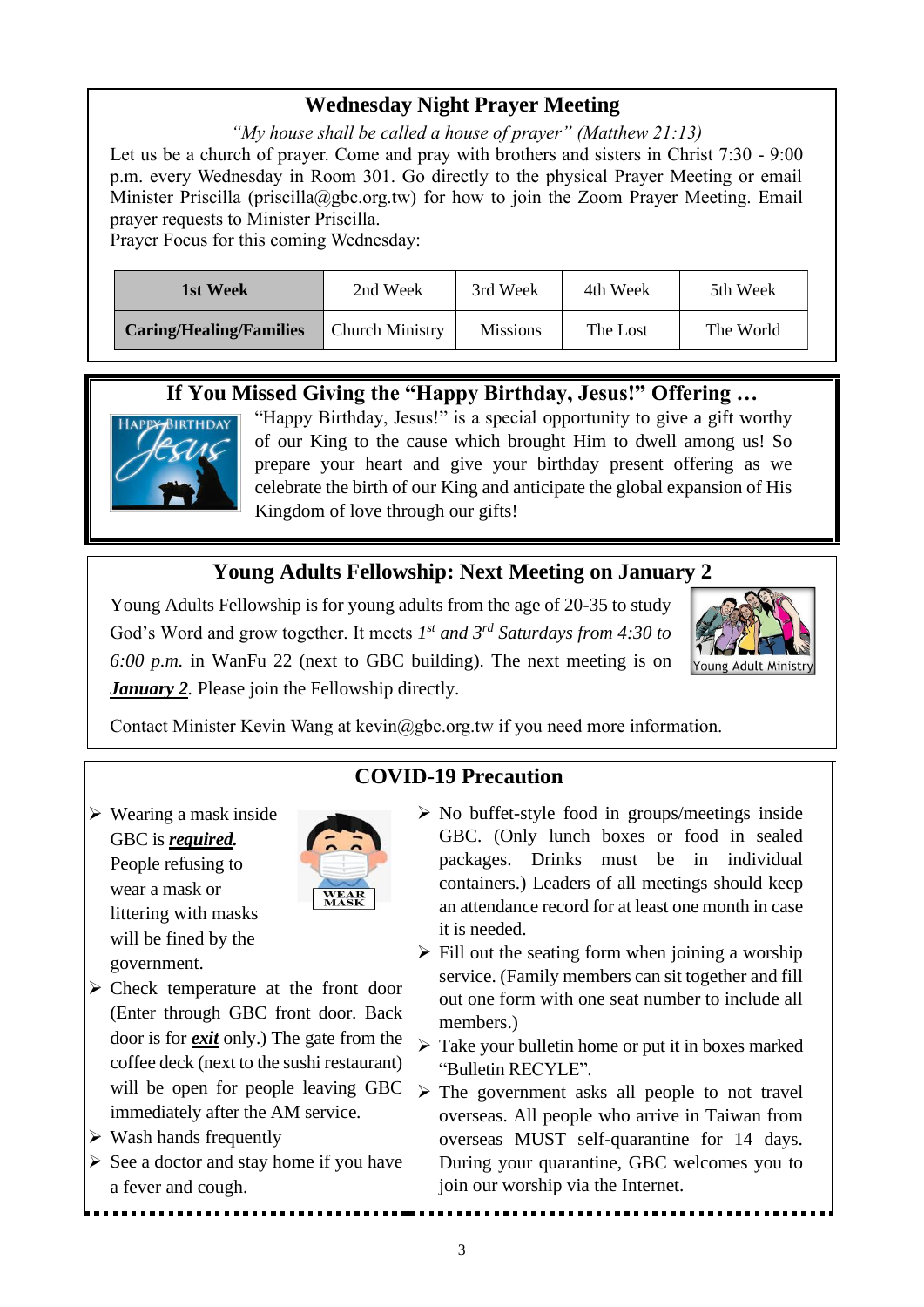# **THANK YOU**

All Glory to God for brothers and sisters who attended our Sunday services last Sunday. We would like to thank everyone (singers, musicians, PPT, ushers….) who took part in the Hallel Singers Presentation. Also thank you for your generous giving to the "Happy Birthday, Jesus!" offering.

. . . . . . . . . . . . . . .



Finally, we thank you for your commitment to the Christmas Eve Service. May the Lord bless what you have done and do for His name.

## **Holiday Schedule Changes**

**Dec 30:** Wednesday Night Prayer Meetings on December 30 will be cancelled and combined with the Year-End Prayer Meeting on December 31 in Room 401. Our regular Wednesday night prayer meetings will resume as usual, 7:30 to 9:00 p.m. in Room 301, starting from January 6.

**Dec 31:** Year-End events:

| Time            | Events                                      | Location            |
|-----------------|---------------------------------------------|---------------------|
| $21:00 - 22:30$ | <b>Year-End Prayer Meeting (English)</b>    | <b>Room 401</b>     |
| $23:00 - 00:15$ | <b>Year-End Communion Service (English)</b> | <b>Coleman Hall</b> |

**Jan 1:** GBC will be closed on Friday January 1. All meetings are cancelled.

## **Offering for Hannah's Hope Home**

During our Year-End events on December 31, we will collect an offering in both the Year-End Prayer Meeting and Communion Service to go to Hannah's Hope Home (哈拿之家) this year.

Hannah's Hope Home takes care of abandoned infants (0 - 2yrs). It was co-founded by American organizations "Father's Treasure" and the "One Grain of Wheat Foundation" in October 2011 in Taitung. They reach out to the most innocent and helpless infant orphans and provide nurturing, medical care, and psychological care.



## **Bible Studies for Life 9 a.m. Class**

Bible Studies for Life is a very practical series for Christians on how to become more like JESUS. It also benefits people in teaching them what the Bible says on a variety of life topics and how to put this into practice through reading the scriptures, a short daily study that people do by themselves, and fellowship on Sundays to share and discuss. We are currently discussing "emotions" and how to deal with and express them in a healthy and Biblical manner. This should be beneficial to all people.

The 9:00 a.m. class is open to anyone interested in learning more about JESUS, having fellowship with brothers & sisters, and sharing and praying together. **We meet every Sunday at 9:00 a.m. in the Mount of Olives Room. You are welcome to join us!**"

# **Lord's Supper Available**

For those who worship with us regularly and are unable to join us for worship in the Sanctuary on January 2nd , you may go to the GBC front desk to pick up a 2-in-1 Lord's Supper cup and join us for worship and the Lord's Supper online.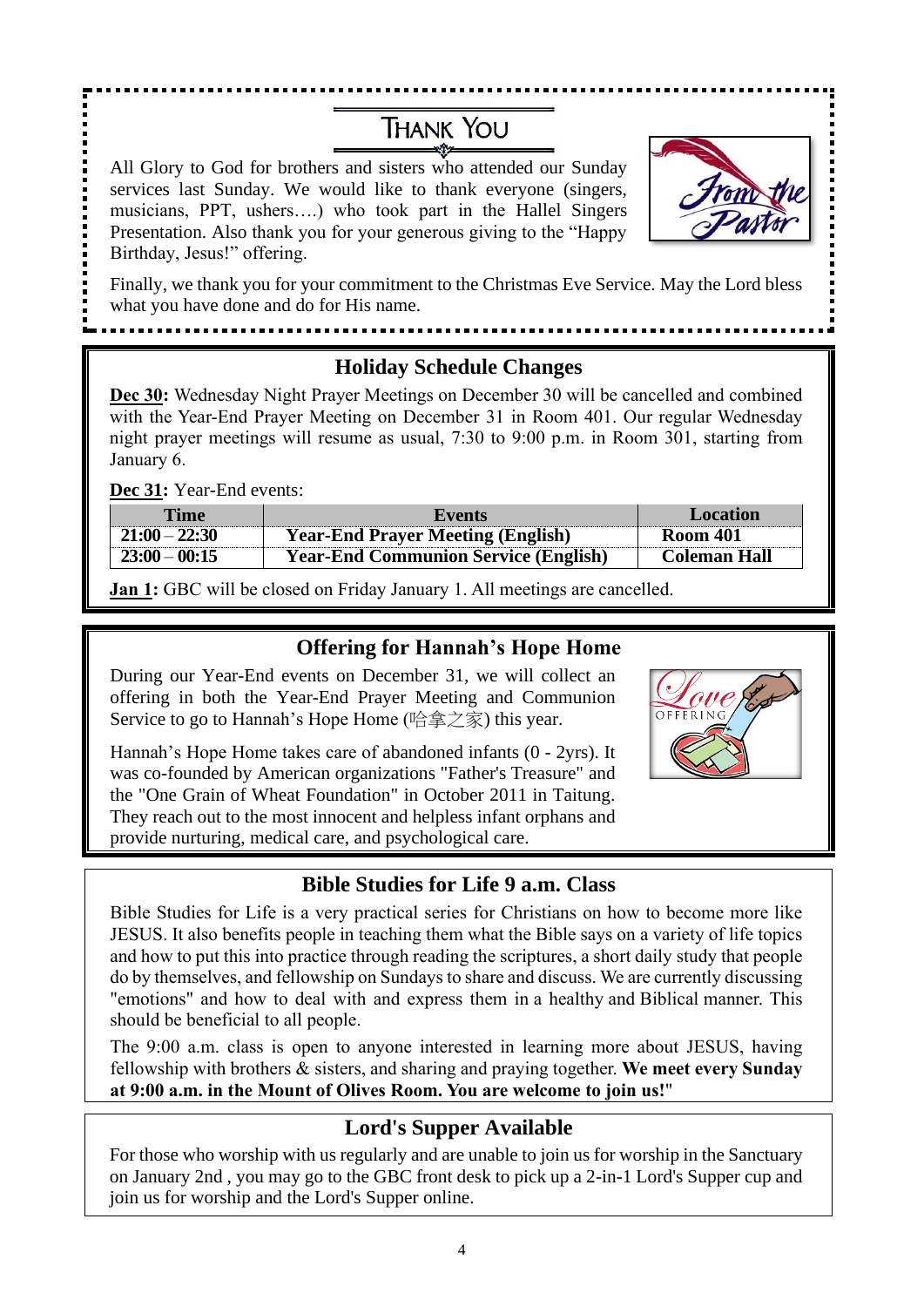# **Mabuhay Fellowship**



Today, Dec. 27, at 2:00 p.m. in basement Room B05, the Mabuhay Fellowship will have a Tagalog Bible study. All nationals who can speak Tagalog are welcome.

The Mabuhay Fellowship comprises Filipinos aiming to share God's love and light through worship, prayer, Bible study, fellowship, gospel sharing, and ministry.

- **Mailing Address Changed?** If you have moved to a new location, please provide us with your new mailing address so that GBC can send you such things as a birthday card and offering receipt. To update your mailing address (or your other personal data), please contact our secretary SueJenny Hsu at [suejenny@gbc.org.tw](mailto:suejenny@gbc.org.tw) or 2362-5321 ext 136.
- Marriage-Related Services: GBC provides marriage-related services (counseling on marriage problems/questions, pre-marital counseling…..) for registered members. Please contact SueJenny (suejenny@gbc.org.tw) to schedule the meetings if you need counseling.
- **Issues with Our Website:** Please follow the instructions listed on GBC website home page: https://www.gbc.org.tw/en
- **Be Careful of Fake Emails:** For details see GBC website home page[: https://www.gbc.org.tw/en](https://www.gbc.org.tw/en)
- **Evergreen Bilingual Fellowship:** Evergreen Fellowship meets every Saturday night from 6:00 to 8:00 p.m. in GBC Room 401. To join, please email: [wistlesliang@hotmail.com.](mailto:wistlesliang@hotmail.com)

|                                                                                                                                                                                                                                                                                                                                                                                                                                                                                                                                                                    |                                                                                                                                                                                                                                                                                                                                                                                                                                  | English Pastor: Nick Brideson                                                                                                                                                                                                                                                                                                                                                                                                                                                                                   |                                                                                                                                                                                                                                                                                                                                                                 |                                                                                                                                                                                                                                                                                                            |  |
|--------------------------------------------------------------------------------------------------------------------------------------------------------------------------------------------------------------------------------------------------------------------------------------------------------------------------------------------------------------------------------------------------------------------------------------------------------------------------------------------------------------------------------------------------------------------|----------------------------------------------------------------------------------------------------------------------------------------------------------------------------------------------------------------------------------------------------------------------------------------------------------------------------------------------------------------------------------------------------------------------------------|-----------------------------------------------------------------------------------------------------------------------------------------------------------------------------------------------------------------------------------------------------------------------------------------------------------------------------------------------------------------------------------------------------------------------------------------------------------------------------------------------------------------|-----------------------------------------------------------------------------------------------------------------------------------------------------------------------------------------------------------------------------------------------------------------------------------------------------------------------------------------------------------------|------------------------------------------------------------------------------------------------------------------------------------------------------------------------------------------------------------------------------------------------------------------------------------------------------------|--|
| Pastor Nick Brideson                                                                                                                                                                                                                                                                                                                                                                                                                                                                                                                                               | Minister Priscilla Liao                                                                                                                                                                                                                                                                                                                                                                                                          |                                                                                                                                                                                                                                                                                                                                                                                                                                                                                                                 | Minister Kevin Wang                                                                                                                                                                                                                                                                                                                                             |                                                                                                                                                                                                                                                                                                            |  |
| <b>Adult Education</b><br>/Mission                                                                                                                                                                                                                                                                                                                                                                                                                                                                                                                                 | AM Worship                                                                                                                                                                                                                                                                                                                                                                                                                       | Children's<br>Education/Caring                                                                                                                                                                                                                                                                                                                                                                                                                                                                                  | PM Worship                                                                                                                                                                                                                                                                                                                                                      | Youth/Fellowship                                                                                                                                                                                                                                                                                           |  |
| <b>Adult Education</b><br>Nick Brideson<br>nick@gbc.org.tw<br><b>Foreign Mission:</b><br><b>Medical/Dental Team</b><br>Armand Lim<br>rmanlim@yahoo.com<br><b>VBS</b> Team<br>Priscilla Liao<br>$priscilla(\partial gbc.org.tw)$<br><b>Taiwan Mission:</b><br><b>TaiTung Team</b><br>Cherrie Gow Lim<br>cvgow@yahoo.com<br><b>Orphanage Ministry</b><br>Julie Chen<br>yuling0914@gmail.com<br><b>NTU Friday English</b><br><b>Conversation Group</b><br>Roy Treurnicht<br>roytreur@gmail.com<br><b>Ethiopian Students Group</b><br>Abex Tesfaye<br>abex98@gmail.com | <b>Morning Music</b><br>Cherrie Gow Lim<br>cvgow@yahoo.com<br><b>Morning Greeters</b><br>Chien Ferng<br>$c$ ferng@gmail.com<br><b>Adult Choir</b><br><b>Hand Bell Choir</b><br>Juliet Jao<br>lenyinjao@gmail.com<br><b>Hallel Singers</b><br>Cherrie Gow Lim<br>cvgow@yahoo.com<br><b>Morning Fellowship Tea</b><br>Yuri Shih<br>yuchen phone@hotmail.com<br><b>Morning Multimedia</b><br>Vicky Lin<br>gbcmorningmedia@gmail.com | <b>Cryroom Children's</b><br><b>Care Ministry</b><br>Abby Tu<br>abbbytu@gmail.com<br><b>AWANA Preschool</b><br>Joanna Peng<br>Joanna1285@hotmail.com Evening Multimedia<br><b>AWANA Spark Group</b><br>Crystal Turner<br>elisayeh@yahoo.com<br><b>AWANA T&amp;T Group</b><br>Ming Lai<br>minglai $88$ @gmail.com<br><b>Prayer Ministry</b><br>Priscilla Liao<br>priscilla@gbc.org.tw<br><b>Hospital Visitation</b><br>Amanda Lou<br>lou.amanda@gmail.com<br><b>Small Groups</b><br>Women<br>General<br>Ministry | <b>Evening Music Team</b><br>Alex Chen<br>gbceworshipteam@gmail.com above)<br><b>Evening Greeters</b><br>Vicky Kuo<br>asiaglobe999@gmail.com<br>Jusak Tandean<br>jtandean@yahoo.com<br><b>Evening Tea / Baptism</b><br><b>Celebration Fellowship</b><br>Michelle Cheng<br>yealincheng@yahoo.com<br><b>Baptism Support</b><br>Aline Kao<br>$aline(a)$ gbc.org.tw | <b>Trinity Youth</b><br>(Grade 7 and<br>Grant & Kirsten<br><b>Burgess</b><br>grantburgess@live.co.za<br><b>Mabuhay Fellowship</b><br>Ava Zamora<br>avazam@yahoo.com<br><b>Young Adults</b><br>Fellowship<br>Kevin Wang<br>kevin@gbc.org.tw<br><b>Small Groups</b><br>Youth<br><b>Students</b><br>Parenting |  |
| <b>Secretarial staff</b><br>SueJenny Hsu<br>Stella Chen (part-time)<br>suejenny@gbc.org.tw<br>stella@gbc.org.tw                                                                                                                                                                                                                                                                                                                                                                                                                                                    |                                                                                                                                                                                                                                                                                                                                                                                                                                  | Deacon<br>Michael Huang<br>mhuang500@yahoo.com                                                                                                                                                                                                                                                                                                                                                                                                                                                                  |                                                                                                                                                                                                                                                                                                                                                                 | <b>Alternate Deacon</b><br>Armand Lim<br>rmanlim@yahoo.com                                                                                                                                                                                                                                                 |  |

#### **English Congregation Leaders**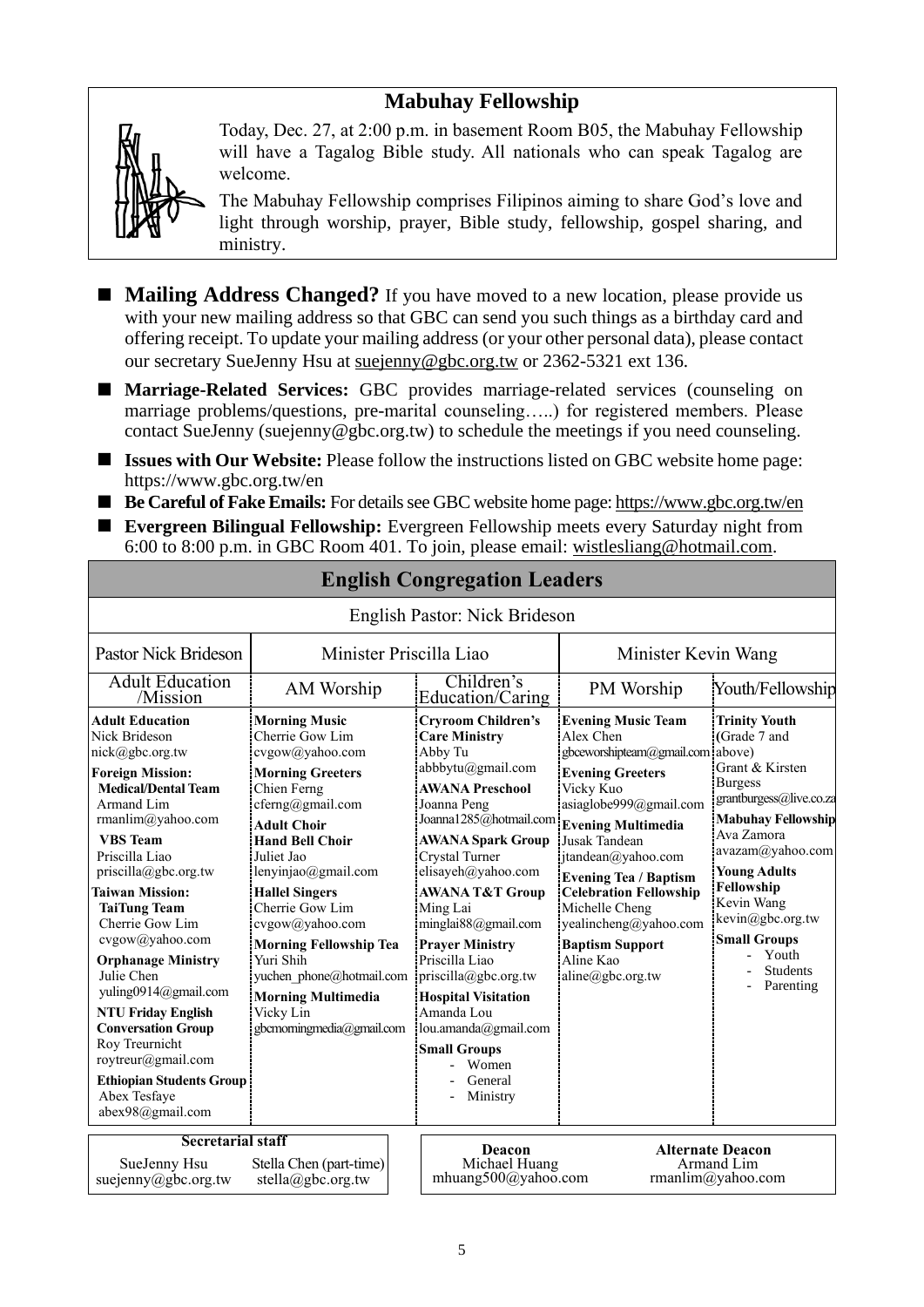|                                                  |                                                 |  | <b>★★ Sunday School Information – Join a class directly ★★</b>                                                       |                                                              |                                                                            |  |
|--------------------------------------------------|-------------------------------------------------|--|----------------------------------------------------------------------------------------------------------------------|--------------------------------------------------------------|----------------------------------------------------------------------------|--|
| <b>Class</b>                                     |                                                 |  | Time & Room                                                                                                          |                                                              |                                                                            |  |
| <b>Beginning Christian Life</b>                  |                                                 |  | <b>NOTE:</b> To go to either the Calvary or Mount of Olives<br>rooms, take the stairs by the front desk, 2.5th floor |                                                              | No class                                                                   |  |
| Alpha – New and non-Christians                   |                                                 |  | 11:30 a.m.                                                                                                           | <b>Calvary Room</b>                                          | <b>TODAY</b> and<br>Jan. 3; Resumes                                        |  |
|                                                  | Christianity 101 - required for baptism         |  | 11:30 a.m.                                                                                                           | Mount of Olives                                              | on Jan. 10                                                                 |  |
| <b>Maturing Christians</b>                       |                                                 |  |                                                                                                                      |                                                              |                                                                            |  |
|                                                  |                                                 |  | 9:00 a.m.                                                                                                            | Mount of Olives Room                                         |                                                                            |  |
| <b>Bible Studies for Life</b>                    |                                                 |  | 11:30 a.m.                                                                                                           | 5 classes:<br>Room B04<br>Room B05<br>WanFu 22A<br>WanFu 22C | Room B03 - in Bahasa<br>No class<br>TODAY                                  |  |
|                                                  |                                                 |  | $2:30$ p.m.                                                                                                          | Room 306                                                     |                                                                            |  |
|                                                  |                                                 |  | $4:00$ p.m.                                                                                                          | Room 305                                                     |                                                                            |  |
|                                                  | <b>Youth: Grade 7 and above</b>                 |  |                                                                                                                      |                                                              |                                                                            |  |
| <b>Bible Studies for Life</b><br><b>Children</b> |                                                 |  | 11:30 a.m.                                                                                                           | Room 405                                                     |                                                                            |  |
|                                                  |                                                 |  |                                                                                                                      |                                                              |                                                                            |  |
|                                                  | Nursery - Age 3 and under                       |  | $11:20$ a.m. $-12:50$ p.m.                                                                                           | Kindergarten                                                 |                                                                            |  |
| Preschool - Age 3 to 5                           |                                                 |  | 11:40 a.m. $-12:40$ p.m.                                                                                             | Room 403                                                     |                                                                            |  |
|                                                  | AWANA - Kindergarten (大班) to Grade 6            |  | 11:30 a.m. $-1:00$ p.m.                                                                                              | Rooms 401 / 404                                              |                                                                            |  |
|                                                  |                                                 |  | <b>★★ Fellowships - Join a fellowship directly ★★</b>                                                                |                                                              |                                                                            |  |
|                                                  | Fellowship                                      |  | <b>Time</b>                                                                                                          |                                                              | Location                                                                   |  |
| Mabuhay                                          |                                                 |  | Sundays; $2:00 - 4:00$ p.m.<br><b>B05</b>                                                                            |                                                              |                                                                            |  |
|                                                  | Young Adults (20 - 35 y.o.)                     |  | $1^{st}$ & $3^{rd}$ Saturdays; 4:30 p.m. to 6:00 p.m.                                                                |                                                              | WanFu 22                                                                   |  |
|                                                  |                                                 |  | $\star\star$ Small Groups – Contact the leader to join $\star\star$                                                  |                                                              |                                                                            |  |
| <b>Type</b>                                      | <b>Name</b>                                     |  | Day/Time                                                                                                             |                                                              | <b>Location/Contact Emails</b>                                             |  |
|                                                  | NTU Friday English<br><b>Conversation Group</b> |  | Friday<br>$12:20 - 1:10 \text{ pm}$                                                                                  |                                                              | NTU<br>roytreur@gmail.com                                                  |  |
| Students                                         | <b>International Students Group</b>             |  | Friday                                                                                                               |                                                              | WanFu 22A                                                                  |  |
| Language/                                        |                                                 |  | $7:30 - 9:00 \text{ pm}$<br>Thursday                                                                                 |                                                              | cesaledro57@gmail.com<br>Room 307                                          |  |
| Nationality                                      | <b>Ethiopian Students Group</b>                 |  | $4:00 - 5:30$ p.m.                                                                                                   |                                                              | abex98@gmail.com                                                           |  |
| Parenting                                        | Parenting Group                                 |  | $2nd$ & 4 <sup>th</sup> Sunday<br>$11:30$ am $-12:30$ pm                                                             |                                                              | <b>GBC Room 402</b><br>rod syverson@hotmail.com                            |  |
|                                                  |                                                 |  | $2nd$ & 4 <sup>th</sup> Saturday                                                                                     |                                                              | 2 <sup>na</sup> Saturday - WanFu 22                                        |  |
| Women                                            | Women's Breakfast Group                         |  | $8:30 - 10:30$ am                                                                                                    |                                                              | $\overline{4}$ <sup>th</sup> Saturday - Zoom<br>joeym.vanderwerf@gmail.com |  |
|                                                  |                                                 |  | Sunday                                                                                                               |                                                              | <b>GBC Mount of Olives Room</b>                                            |  |
|                                                  | Salt & Light                                    |  | $1:30 - 3:00$ pm                                                                                                     |                                                              | paulhan2908@gmail.com                                                      |  |
|                                                  | <b>Bilingual Interpretation Group</b>           |  | Sunday<br>$3:00 - 5:00$ pm                                                                                           |                                                              | <b>GBC Room 303</b><br>$cfindler(a)$ yahoo.com                             |  |
|                                                  | Crown of Beauty                                 |  | Saturday                                                                                                             |                                                              | <b>GBC Mount of Olives Room</b>                                            |  |
|                                                  | Thursday Night Bible                            |  | $2:00 - 4:00$ pm<br>Thursday                                                                                         | clemence4261@gmail.com<br>GBC Room 301                       |                                                                            |  |
| General                                          | <b>Study Group</b>                              |  | $7:30 - 9:00$ pm                                                                                                     | rod syverson@hotmail.com                                     |                                                                            |  |
|                                                  | NanGang Bible                                   |  | Friday                                                                                                               | <b>NanGang</b><br>sagitamaria@gmail.com                      |                                                                            |  |
|                                                  | <b>Study Group</b>                              |  | $7:00 - 9:30$ pm<br>Friday                                                                                           |                                                              | YungHe                                                                     |  |
|                                                  | YungHe Bible Study Group                        |  | $7:00 - 8:30$ pm                                                                                                     |                                                              | yedukondaluster@gmail.com                                                  |  |
|                                                  | HsinChu Bible Study Group                       |  | Friday                                                                                                               |                                                              | HsinChu                                                                    |  |
|                                                  |                                                 |  |                                                                                                                      |                                                              |                                                                            |  |
| Ministry                                         |                                                 |  | $7:30 - 8:45$ pm<br>Thursday                                                                                         |                                                              | rmanlim@yahoo.com<br>Near GBC                                              |  |
|                                                  | <b>Hospital Visitation Group</b>                |  | $1:30 - 2:30$ pm<br>If you are interested in starting a new group,                                                   |                                                              | lou. amanda@gmail.com                                                      |  |